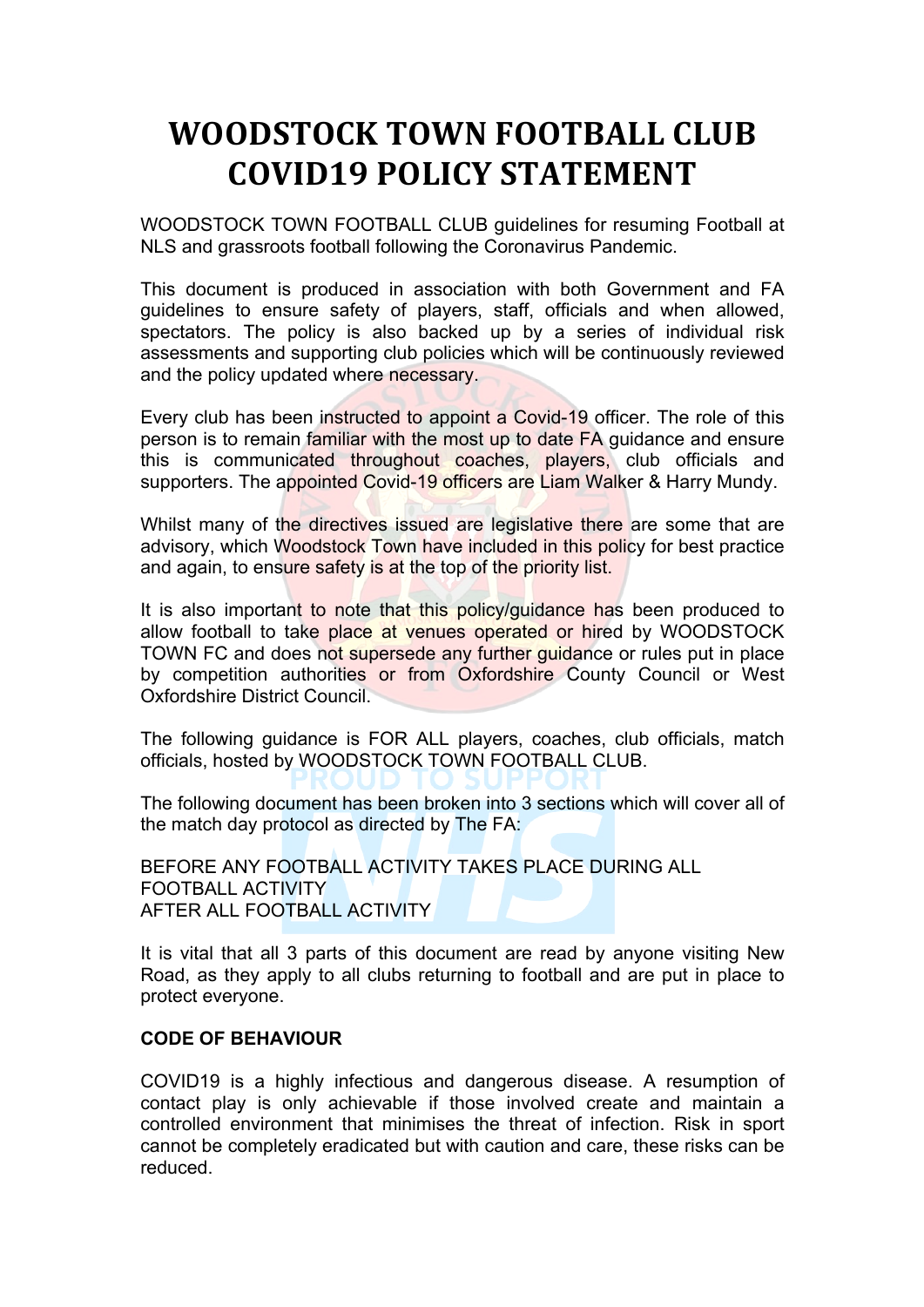All those returning to competitive grassroots football must adapt the following F.A code of behaviour:

- Be aware of your own personal health. If you show any of the COVID19 symptoms you must stay at home, inform the NHS test and trace and seek medical advice.
- Be responsible. Read the guidance provided by the F.A and your club, so that you are aware of the changes to the game and what is expected of you.
- Practice good hygiene. Wash your hands regularly and before, during and after a game.
- Where possible maintain social distancing. This will not always be possible in a competitive match environment and that is acceptable. However, before and after a game you should maintain social distancing.
- Support NHS test and trace. You are likely to be asked to provide your details so that in the event of a COVID19 outbreak those potentially infected can be traced. This is to everyone's benefit so please cooperate.
- Do not spit. Spitting and the rinsing out of mouths is now a recognised risk to the health and must not be done. Avoid shouting or raising your voice if face to face with other players.

# **SPECTATORS**

As of 1st August, spectators will not be allowed to watch the First Team or Development Team matches at New Road. As soon as this changes, this document will be updated. The committee have taken the view that WOODSTOCK TOWN will operate as if a club at Step 6 of the NLS and follow guidance accordingly

#### **ROUD TO SUPPORT SECTION 1 BEFORE ANY FOOTBALL ACTIVITY TAKES PLACE**

In line with current government guidance, all participants (players, coaches, club officials, match officials, volunteers and spectators) should self-check for symptoms of COVID19. No-one should leave home to participate in football if they, or anyone in their household has any of the following:

- 1. A HIGH TEMPERATURE (ABOVE 37.8C)
- 2. A NEW, CONTINUOUS COUGH
- 3. A LOSS OF, OR CHANGE TO THEIR SENSE OF SMELL
- 4. FATIGUE

If an individual is symptomatic and/or living in a household with a possible COVID19 infection they should remain at home and follow government guidance.

All players must submit an online or PDF COVID19 Declaration not less than 3 hours before any training session or organised match.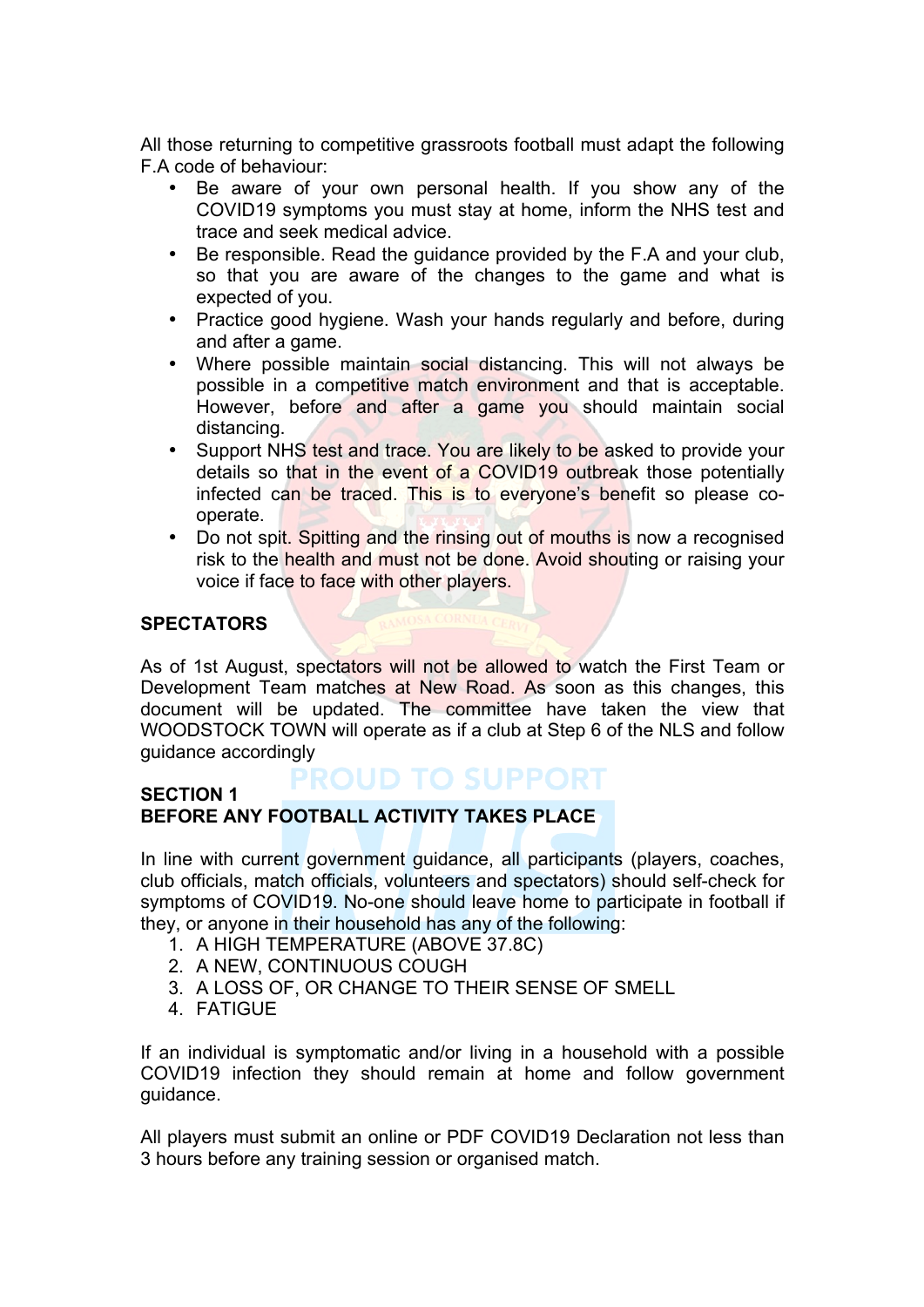## **Travelling to the match**

All participants and other attendees should follow best practice for travel, including minimising use of public transport. Participants should walk or cycle  $\blacksquare$ if possible.

People from a household or support bubble can travel together in a vehicle. If participants do have to travel with people outside their household or support bubble they should try to:

• Share the transport with the same people each time

• Keep to small groups of people at any one time **Open** windows for ventilation

• Face away from each other Clean the car between journeys using standard cleaning products – including

door handles and other areas that people may touch

• Ask the driver and all passengers to wear a face covering

Consider seating arrangements to maximise distance between people in the vehicle

– this may mean using more than one coach or minibus if possible, and the wearing of face coverings on coaches or minibuses

• Require regular hand sanitisation by passengers on a coach or minibus

• Limit the time spent at garages, petrol stations and motorway services • Keep distance from other people and if possible, pay by contactless

• Wash hands for at least 20 seconds or sanitise hands often, and always when exiting or re-entering the vehicle

• When finishing the journey participants should wash their hands for at least 20 seconds or sanitise their hands as soon as possible.

## **Upon arrival**

Upon arrival at the ground all participants will be required to adhere to the one-way systems in place and general movement around the ground, following relevant signage in place. These are also detailed in the Clubhouse Risk Assessment.

All attendees should follow best practice and wash their hands upon arrival for at least 20 seconds or sanitise immediately with the sanitiser provided, at all times observe the 2 metre social distancing guidance.

Everyone who enters the club will be required to provide their name and contact details to support the NHS test and trace. This information will be held for 21 days, in line with the government recreational team sport framework in accordance with the Data Protection Act 2018. We would advise that this list is prepared before arrival.

Toilets and hand sanitisers will be available and clearly signposted. Please ensure the practice of social distancing.

For matches, all players, club staff and officials will undergo a temperature check before being allowed to take part. If a temperature is too high, the participant will be asked to return to their vehicle for ten minutes before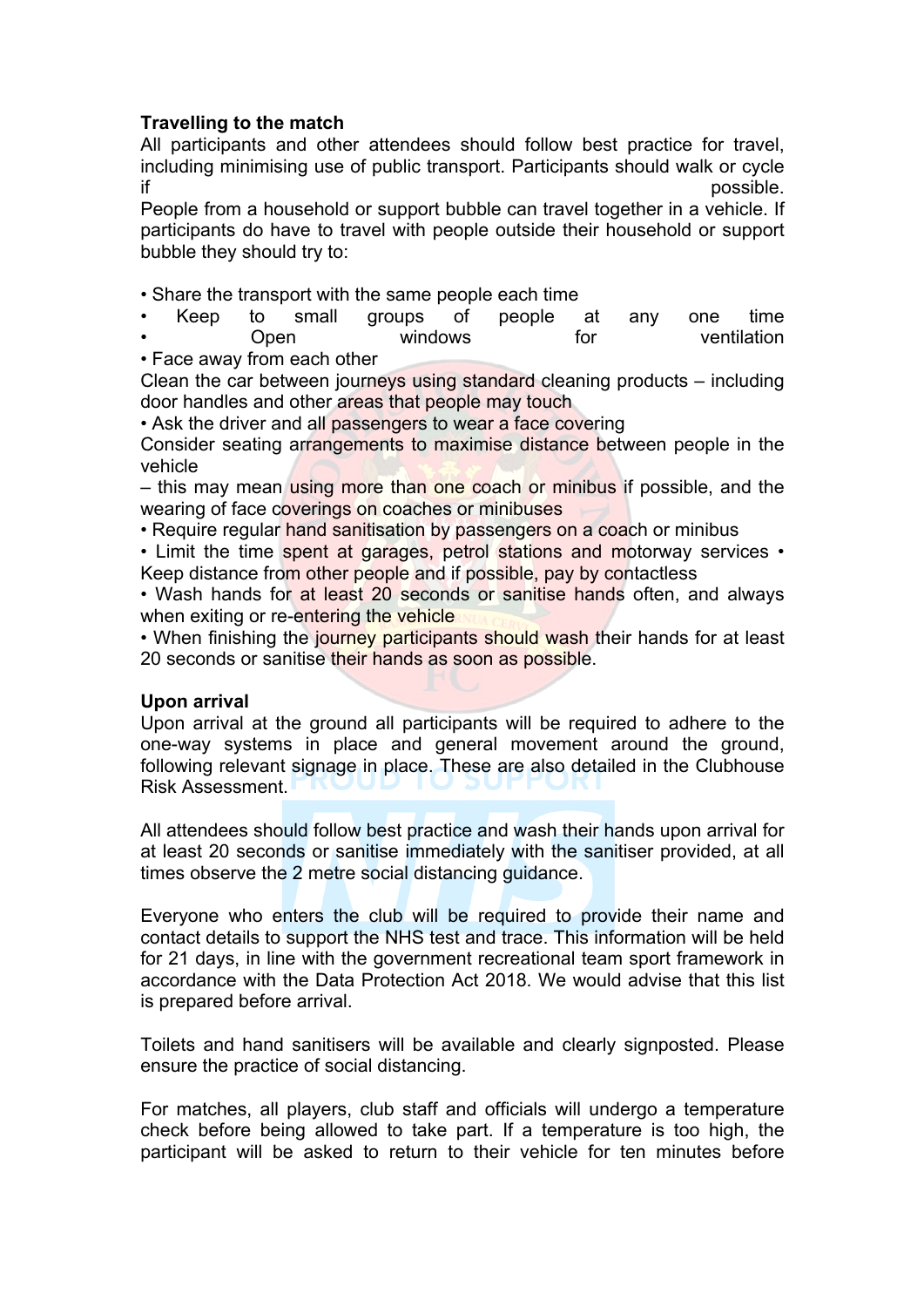returning for a second measure. Anyone showing over after the second attempt will be asked to leave.

#### **Changing Rooms Before the Match**

These are currently not in use. All players and officials are to arrive in kit

## **SECTION 3 DURING ALL FOOTBALL ACTIVITY**

Social Distancing in Competitive Training

Competitive training can take place for all participants, in an outdoor setting provided this takes place in groups of no more than 30 (including coaches).

The individual teams will decide the appropriate ratio of coaches to participants, following the relevant FA safeguarding policy outlined in safeguarding quidance notes

Sessions might include multiple groups of 30 but only if they can be appropriately socially distanced from each other.

In all settings before and after the session, and in any breaks, all participants should practice social distancing, in line with Government guidelines of two metres or 'one metre plus'.

Any spectators at training sessions (including parents and carers) must be restricted to discrete six- person gathering limits and spread out, in line with wider government guidance, ensuring space for officials, coaches and substitutes.

#### **Social Distancing Around Matches**

Competitive match play is now permitted, however, in all settings before and after matches all participants should practice social distancing

**COVID19 modifications in matches** Pre-match handshake should not happen. Instead players will be asked to hand-sanitise before kick-off.

Team talk huddles should not take place. Team talks can take place as long as social- distancing is observed.

Warm-ups/cool downs should always observe social distancing.

Coaches, other team staff and substitutes are allowed, but must always observe social distancing on touch lines/dug outs. Social distancing must also be observed during interactions when a substitution is being made.

Set plays free kicks/corners: referees and coaches should encourage players to get on with the game and not unnecessarily prolong set-up, such as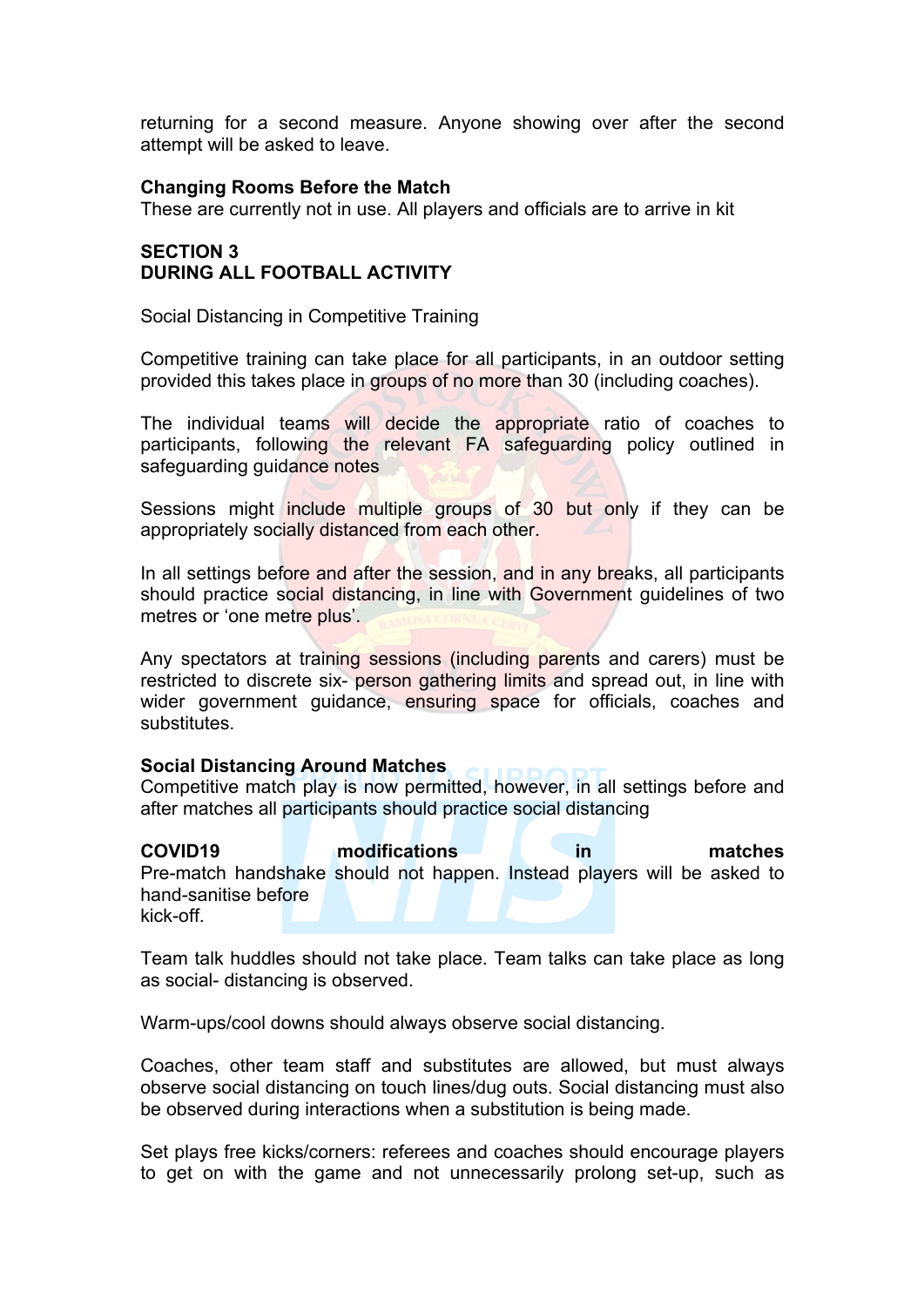defensive walls, to limit the prolonged close marking. Goal posts should be wiped down before matches, after matches and at half time.

Goal celebrations should be avoided

Interactions with referees and match assistants should only happen with players observing social distancing.

Small-sided football should be modified to provide more regular hygiene breaks in activity. Players should be discouraged from touching boards at any time, with tackling against boards discouraged. Referees should consider stopping play when this happens.

Social distancing during breaks (e.g. half time)

During breaks and half-time, all participants must remain socially distanced. Coaching staff and substitutes should for example, spread out and avoid sharing a dug out or bench if social distancing cannot be observed. Water bottles or other refreshment containers should in no circumstances be shared. Participants are advised to bring their own drinks or refreshments, in a named container. After activity participants must maintain government mandated social distancing for social interaction. This will include the use of the changing rooms or showers if required, and clubhouse facilities participants congregate in afterwards.

#### **Use of Equipment**

The sharing of equipment must be avoided where possible. Where equipment is to be shared, equipment must be cleaned before use by another person. Participants should take their kit home to wash it themselves, rather than have one person handling a large quantity of soiled materials. Where this is not possible each person handling the soiled kit must wash their hands and sanitise immediately after, and appropriate arrangements made for the cleaning of the kit.

#### **Ball transfer**

The nature of football means that the ball is not frequently handled. When the ball goes out of play it should not be retrieved by non-participants and should be retrieved using the feet rather than the hands where possible. Where there are breaks in the game if throw-ins or handling has occurred the ball should be disinfected.

#### **Shouting**

There is an additional risk of infection in close proximity situations where people are shouting or conversing loudly. This particularly applies indoors (e.g. inside clubhouses) and when face to face. If possible, players should therefore avoid shouting or raising their voices when facing each other during, before and after games. This is included within The FA's Code of

#### **Behaviour**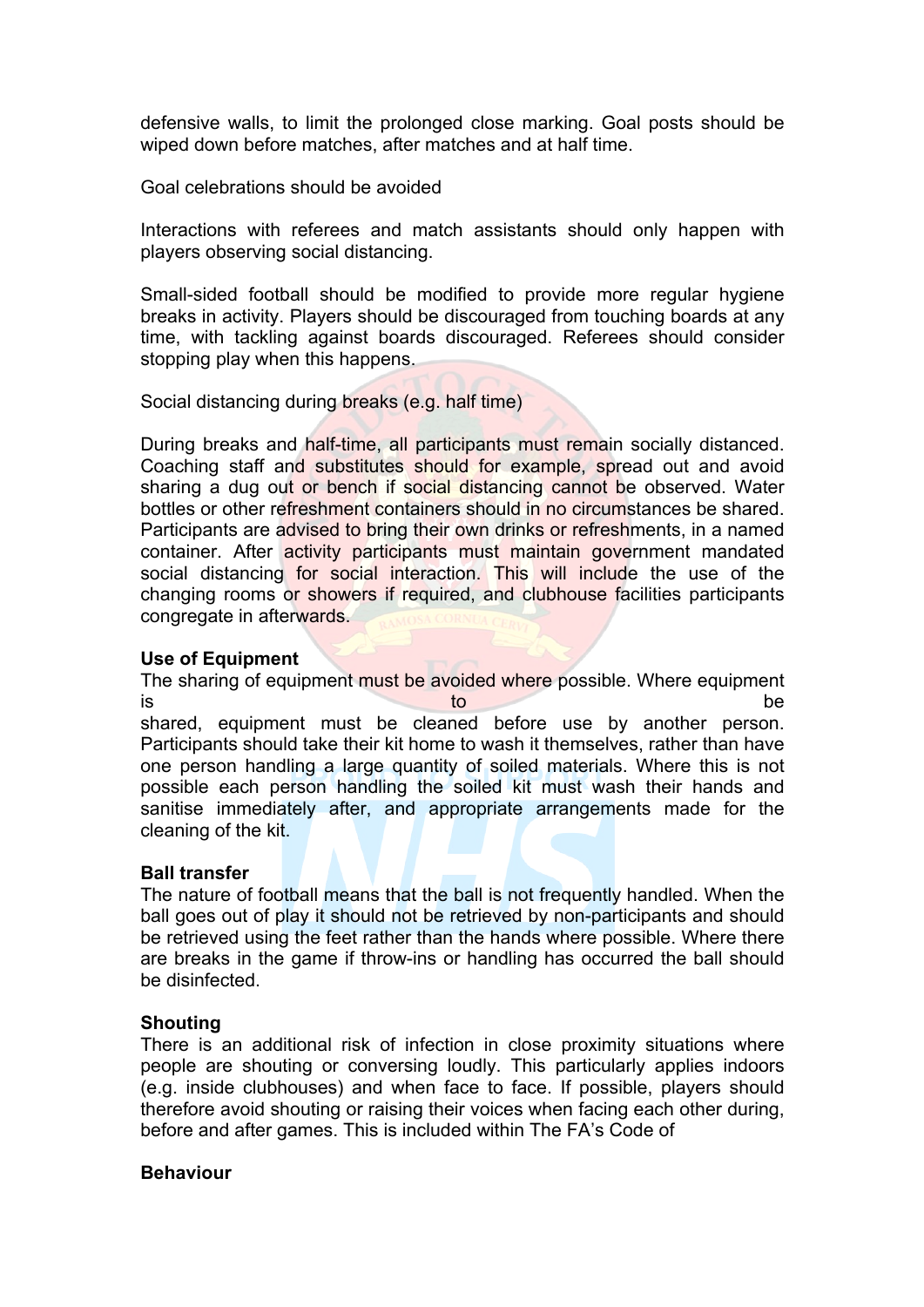Everyone should refrain from spitting. If you need to sneeze or cough, you are encouraged to do so into a tissue or upper sleeve and advised to avoid touching your face. Ensure any tissues are disposed of in a sealed bin as soon as possible.

Club members who are drinking in the clubhouse (if and when this opens) or in the outdoor areas should not handle any footballs.

#### **Treatment of Injuries**

WOODSTOCK TOWNS appointed first-aiders will follow the FA's First Aid Guidance.

Injuries during play should still be treated, as participant health and safety is of utmost importance.

In all cases but particularly where medical treatment is needed, the best form of protection is through rigorous cleaning, personal hygiene and regular hand hygiene. An increased frequency of cleaning and disinfection of all surfaces and equipment, using standard household cleaning and disinfection products, will be recommended as per The FA's supporting medical quidance.

If a participant gets injured, a member of their household can assist if present and appropriate, but others (including match officials and teammates and coaches) will still need to socially distance unless a life or limb-threatening injury necessitates compromising guidelines to provide emergency care.

Where there is a first-aider or other medical personnel present, they should be equipped with the appropriate PPE (including face coverings) to protect themselves and others if they need to compromise social-distancing guidelines to provide medical assistance.

After contact with an injured participant, the person who has administered first aid should clean their hands thoroughly with soap and water or alcohol hand sanitiser at the same of the same of the same of the same of the same of the same of the same of the same of the

the earliest opportunity. This advice is applicable to all situations, regardless of whether there was close contact or social distancing was maintained. The first aider should also avoid touching their mouth, eyes and nose.

Physios or their equivalent or anyone who is administering any form of treatment, should keep a record of each participant they have come into contact with for NHS test and trace purposes. Further information for those who may need to act as a 'first responder' role in a sports setting can be found here. If a participant becomes COVID19 symptomatic during the activity, they should immediately remove themselves from the session and return home as quickly as possible.

If WOODSTOCK TOWN have a welfare/first aid room available, however those wishing to use it should wait outside until called in by the physio.

## **Players That Leave the Field (Sub or Sending Off)**